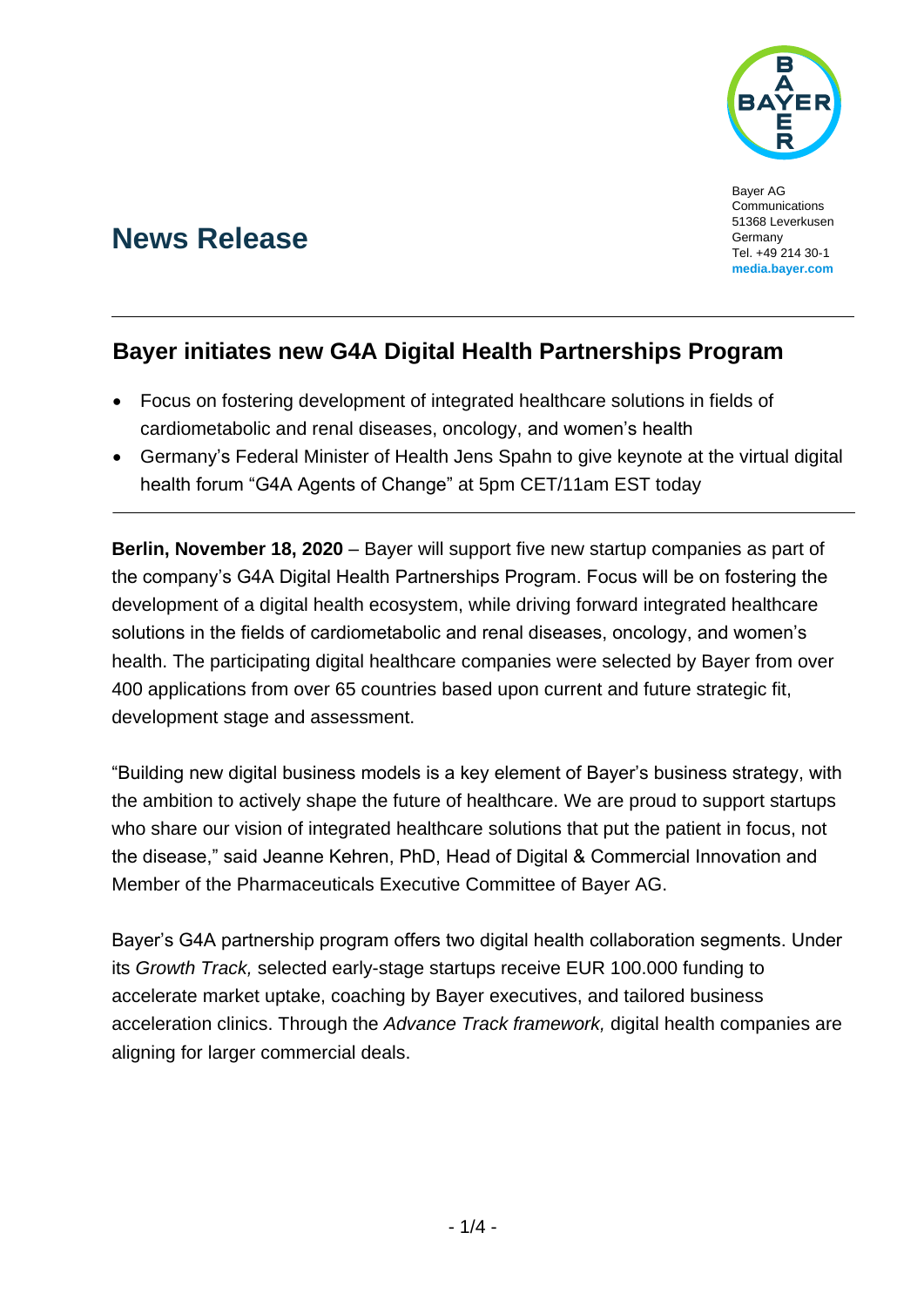Selected *Growth Track* partners are:

- **Caria**: Caria combines data and AI to connect women in menopause with evidence-based treatments, personalized health insights, and a supportive digital community. [https://www.hellocaria.com](https://www.hellocaria.com/)
- **Elly Health:** Elly Health is a digital health startup helping people impacted by chronic conditions to live healthier and happier through smart audio companionship. Users gain access to unique and personalized content around disease education, meditation practices, exercise videos, symptom management, psychosocial support and patient stories to improve their health-seeking behaviors. [https://www.ellyhealth.com](https://www.ellyhealth.com/)

Selected *Advance Track* partners are:

- **Decipher Biosciences:** Decipher Biosciences offers a portfolio of genomic tests, is building the GRID database of over 85,000 whole transcriptome profiles, and is partnering with pharmaceutical companies to identify biomarkers of response to novel therapeutics.<https://www.decipherbio.com/>
- **Sweetch**: Sweetch is a clinically validated disease management optimization platform that utilizes Artificial Intelligence to significantly affect people's disease management behaviors and clinical outcomes. Sweetch's Just-in-Time Adaptive Intervention (JITAI) proprietary technology converts millions of data points originating from an individual's smartphone and other connected devices into contextual, hyper-personalized, just-in-time, just-in-place recommendations. [https://www.sweetch.com](https://www.sweetch.com/)
- **MyONCARE:** The Myoncare Digital Health Platform is a MDR certified medical device that enables the orchestration of all health process workflows with the patient at center in only one app. Since the platform is indication agnostic it provides for a holistic overview of the patients wellbeing and a telemedical communication system for his/her individually created care team. [https://www.myoncare.com](https://www.myoncare.com/)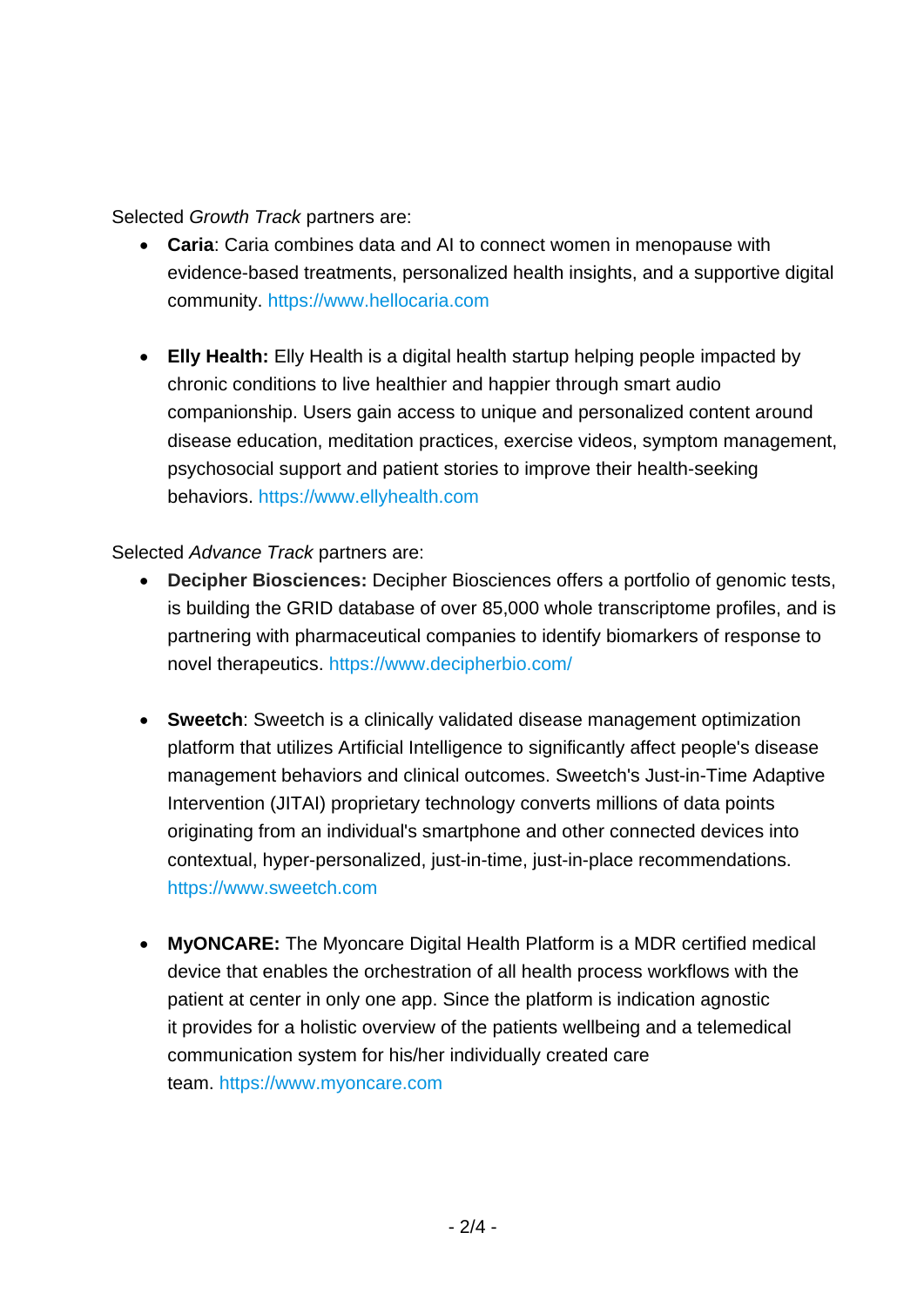At 5pm CET/11am EST today, Bayer will be virtually hosting *Agents Of Change: A Digital Health Forum* including panel discussions with global thought leaders on digital health topics such as investments, building technology for unmet need, as well as health equity and sustainability. Germany's Federal Minister of Health Jens Spahn will open the event with a keynote speech. Registration and more details on speakers and sessions can be found online at [https://events.g4a.health](https://events.g4a.health/)

## **About G4A**

Bayer's G4A (formerly Grants4Apps) maintains a vision on "health for all through digital health". Its mission, to scale digital health to create impact, empower people, and change the experience of health, is delivered in its ecosystem engagements for digital health partnerships and investments, thought leadership, and community. In addition to identifying new digital health technologies, business models and market trends, G4A builds bridges inside and outside of Bayer for digital health companies. As Europe's first biopharmaceutical accelerator and since 2013, Bayer has supported over 150 digital health companies, resulting in more than 30 direct collaborations. [https://g4a.health](https://g4a.health/)

### **About Bayer**

Bayer is a global enterprise with core competencies in the life science fields of health care and nutrition. Its products and services are designed to benefit people by supporting efforts to overcome the major challenges presented by a growing and aging global population. At the same time, the Group aims to increase its earning power and create value through innovation and growth. Bayer is committed to the principles of sustainable development, and the Bayer brand stands for trust, reliability and quality throughout the world. In fiscal 2019, the Group employed around 104,000 people and had sales of 43.5 billion euros. Capital expenditures amounted to 2.9 billion euros, R&D expenses to 5.3 billion euros. For more information, go to [www.bayer.com](http://www.bayer.com/).

### Contact:

**Silke Lengemann, phone +49 30 468 193184** Email: [silke.lengemann@bayer.com](mailto:silke.lengemann@bayer.com)

Find more information at [www.pharma.bayer.com](http://www.pharma.bayer.com/) Follow us on Facebook:<http://www.facebook.com/pharma.bayer> Follow us on Twitter: [@BayerPharma](https://twitter.com/bayerpharma)